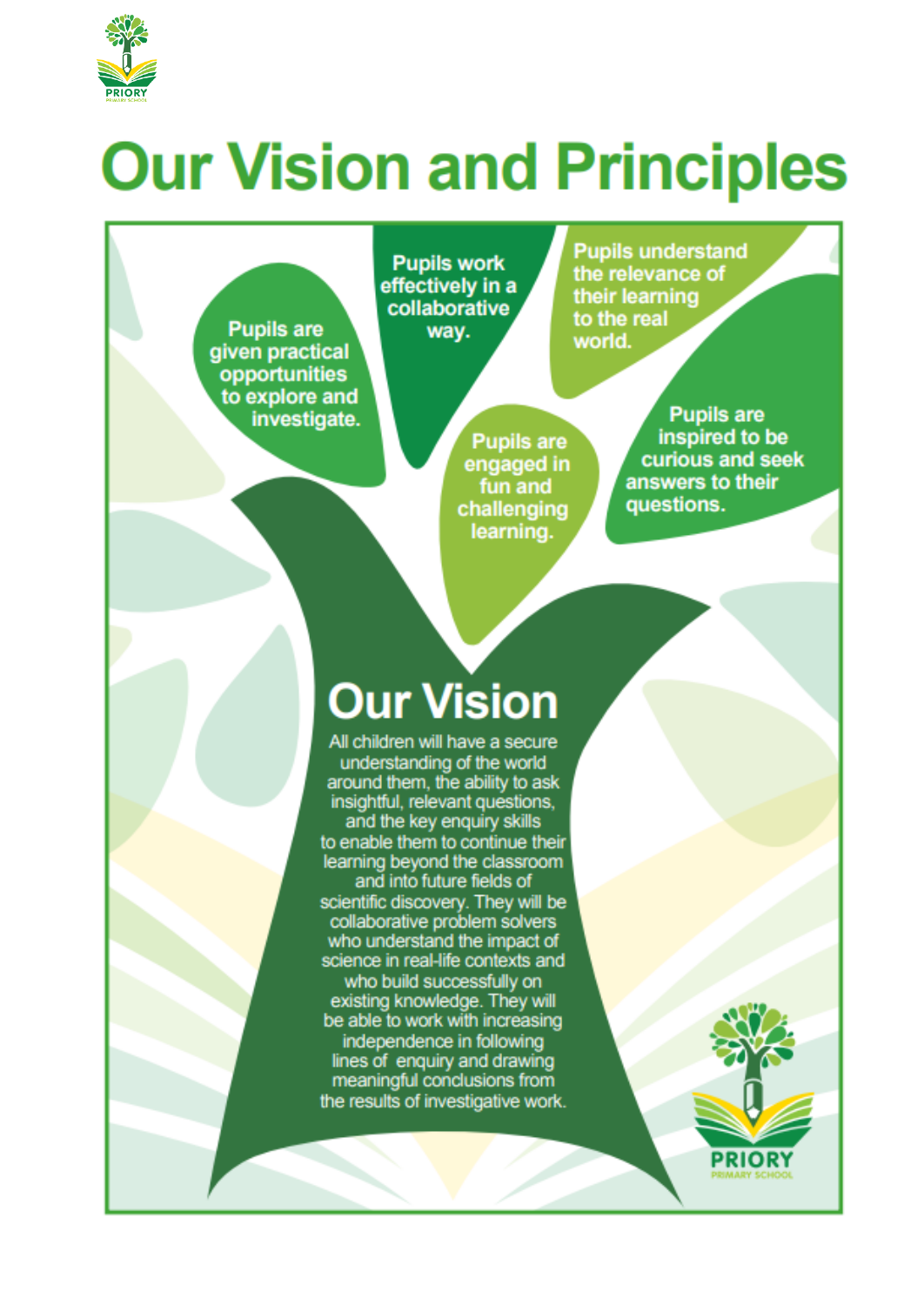



|           |                                                                                                                                                                                                                                                                                                                                                                                                                                                                                                                                                                                                                                                                                                                                                                                                                                                                                                                              |                                                                                                                                                                                                                                                                                                                                                                                                                                                                                                                                                                                                                                                                                                                                    | <b>Science Learning</b>                                                                                                                                                                                                                                                                                                                                                      |                                                                                                                                                                                                                                                                                                                                                                                                                                                                                                                                                                                    |                                                                                                                                                                                                                                                                                                                                  |
|-----------|------------------------------------------------------------------------------------------------------------------------------------------------------------------------------------------------------------------------------------------------------------------------------------------------------------------------------------------------------------------------------------------------------------------------------------------------------------------------------------------------------------------------------------------------------------------------------------------------------------------------------------------------------------------------------------------------------------------------------------------------------------------------------------------------------------------------------------------------------------------------------------------------------------------------------|------------------------------------------------------------------------------------------------------------------------------------------------------------------------------------------------------------------------------------------------------------------------------------------------------------------------------------------------------------------------------------------------------------------------------------------------------------------------------------------------------------------------------------------------------------------------------------------------------------------------------------------------------------------------------------------------------------------------------------|------------------------------------------------------------------------------------------------------------------------------------------------------------------------------------------------------------------------------------------------------------------------------------------------------------------------------------------------------------------------------|------------------------------------------------------------------------------------------------------------------------------------------------------------------------------------------------------------------------------------------------------------------------------------------------------------------------------------------------------------------------------------------------------------------------------------------------------------------------------------------------------------------------------------------------------------------------------------|----------------------------------------------------------------------------------------------------------------------------------------------------------------------------------------------------------------------------------------------------------------------------------------------------------------------------------|
|           | Area of Learning                                                                                                                                                                                                                                                                                                                                                                                                                                                                                                                                                                                                                                                                                                                                                                                                                                                                                                             | <b>Exploring the natural and physical</b><br>world around them                                                                                                                                                                                                                                                                                                                                                                                                                                                                                                                                                                                                                                                                     | Skills and Knowledge we want the children to have<br>at end of EYFS                                                                                                                                                                                                                                                                                                          | <b>ELG The Natural World</b>                                                                                                                                                                                                                                                                                                                                                                                                                                                                                                                                                       | <b>FS vocabulary</b>                                                                                                                                                                                                                                                                                                             |
| <b>FS</b> | Understanding the World<br><b>Understanding the world</b><br>involves guiding children to<br>make sense of their physical<br>world and their community.<br>The frequency and range of<br>children's personal<br>experiences increases their<br>knowledge and sense of the<br>world around them – from<br>visiting parks, libraries and<br>museums to meeting<br>important members of society<br>such as police officers,<br>nurses and firefighters. In<br>addition, listening to a broad<br>selection of stories,<br>non-fiction, rhymes and<br>poems will foster their<br>understanding of our<br>culturally, socially,<br>technologically and<br>ecologically diverse world. As<br>well as building important<br>knowledge, this extends their<br>familiarity with words that<br>support understanding across<br>domains. Enriching and<br>widening children's<br>vocabulary will support later<br>reading comprehension. | FS <sub>1</sub><br>Notice changes in weather and wear<br>appropriate clothing.<br>Begin to understand the need to respect<br>and care for the natural environment and<br>all living things.<br>Talk about the differences between<br>materials and changes they notice.<br><b>FS2</b><br><b>Autumn Term</b><br>Explore the natural world around them.<br>Describe what they see, hear and feel<br>whilst outside.<br>Changing season<br><b>Spring Term</b><br>Draw and make observation of the plants<br>and animals<br>Forces they can feel (magnets, water)<br>Changing season<br>Changing matter<br><b>Summer Term</b><br>Draw and make observation of the plants<br>and animals<br>Changing season<br>Contrasting environments | We want the children to know for Understanding of the<br>World by the time they leave EYFS and enter Y1:<br>Know the town and country they live in (THIS<br>1.<br>IS GEOGRAPHY)<br>Know the parts of a plant or animal<br>2.<br>(Science)<br>Know the chronology of their life (HISTORY)<br>3.<br>Know about a celebration in this country and<br>4.<br>another country (RE) | <b>.ELG: The Natural World</b><br>Children at the expected<br>level of development will: -<br><b>Explore the natural world</b><br>around them, making<br>observations and drawing<br>pictures of animals and<br>plants; 15 - Know some<br>similarities and differences<br>between the natural world<br>around them and contrasting<br>environments, drawing on<br>their experiences and what<br>has been read in class: -<br>Understand some important<br>processes and changes in<br>the natural world around<br>them, including the seasons<br>and changing states of<br>matter. | weather<br>seasons<br>trees<br>branches<br>trunk<br>bark<br>alive<br>dead<br>minibeasts<br>plant<br>leaves<br>bulb<br>water<br>sun<br>stem<br>root<br>flower<br>soil<br>fruit<br>blossom<br>Magnets<br>Attract and<br>repel<br>Materials -<br>texture.<br>appearance,<br>change and<br>strengths<br>float/sink<br>Water pressure |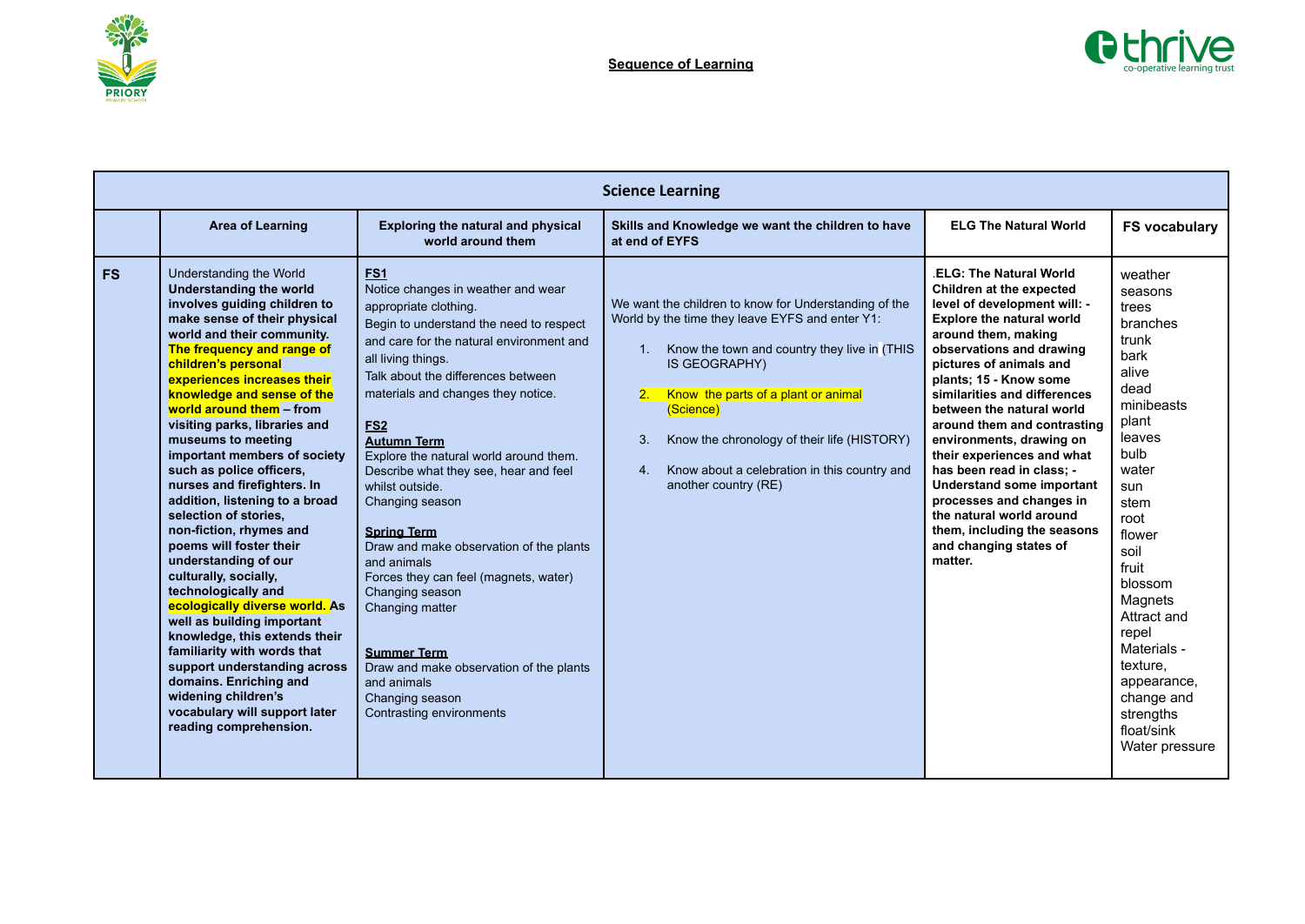



|                               | <b>Domains</b>                                                          |                     |
|-------------------------------|-------------------------------------------------------------------------|---------------------|
| <b>Working scientifically</b> | <b>Scientific discipline</b>                                            | <b>Communicate</b>  |
|                               | <b>SCIENCE Coverage of Domains: Progression of Knowledge and Skills</b> | (Tier 3 vocabulary) |

| Year<br>group |                                                                                                                                                                              |                                                                                                                   | <b>Strands</b>                                                                 |                                                      |                                                                                                                                      |                                                                                                                                                            |
|---------------|------------------------------------------------------------------------------------------------------------------------------------------------------------------------------|-------------------------------------------------------------------------------------------------------------------|--------------------------------------------------------------------------------|------------------------------------------------------|--------------------------------------------------------------------------------------------------------------------------------------|------------------------------------------------------------------------------------------------------------------------------------------------------------|
|               |                                                                                                                                                                              | <b>Biology</b>                                                                                                    | Physics                                                                        | Chemistry                                            | <b>Theme specific</b>                                                                                                                | <b>Subject specific</b>                                                                                                                                    |
| Year 1        | Ask questions<br>Predict<br>Observe<br>Investigate<br>Identify, classify and group<br>Measure<br>Record and Present<br>Interpret and conclude<br>Evaluate<br>Research        | <b>Plants</b><br>Animals inc Humans<br>Living things and their<br>habitats<br>Evolution and<br>inheritance        | Electricity<br>Forces<br>Seasonal changes<br>Light<br>Sound<br>Earth and space | <b>Materials</b><br><b>Rocks</b><br>States of matter | leaf/leaves<br>flower/blossom<br>trunk<br>branch<br>stem<br>stalk<br>petal<br>root<br>soil<br>fruit<br>berry<br>seed<br>bulb<br>food | <b>KEY STAGE 1</b><br>identify<br>describe<br>observe<br>question<br>answer<br>sort<br>compare<br>contrast<br>classify<br>equipment<br>data<br>measurement |
|               | Ask questions<br>Predict<br>Observe<br>Investigate<br>Identify, classify and group<br>Measure<br><b>Record and Present</b><br>Interpret and conclude<br>Evaluate<br>Research | <b>Plants</b><br><b>Animals inc Humans</b><br>Living things and their<br>habitats<br>Evolution and<br>inheritance | Electricity<br>Forces<br>Seasonal changes<br>Light<br>Sound<br>Earth and space | <b>Materials</b><br><b>Rocks</b><br>States of matter | common animals<br>wild<br>tame<br>pets<br>fish<br>bird<br>reptile<br>baby<br>cub<br>pup<br>nest<br>family<br>egg                     | patterns<br>enquiry                                                                                                                                        |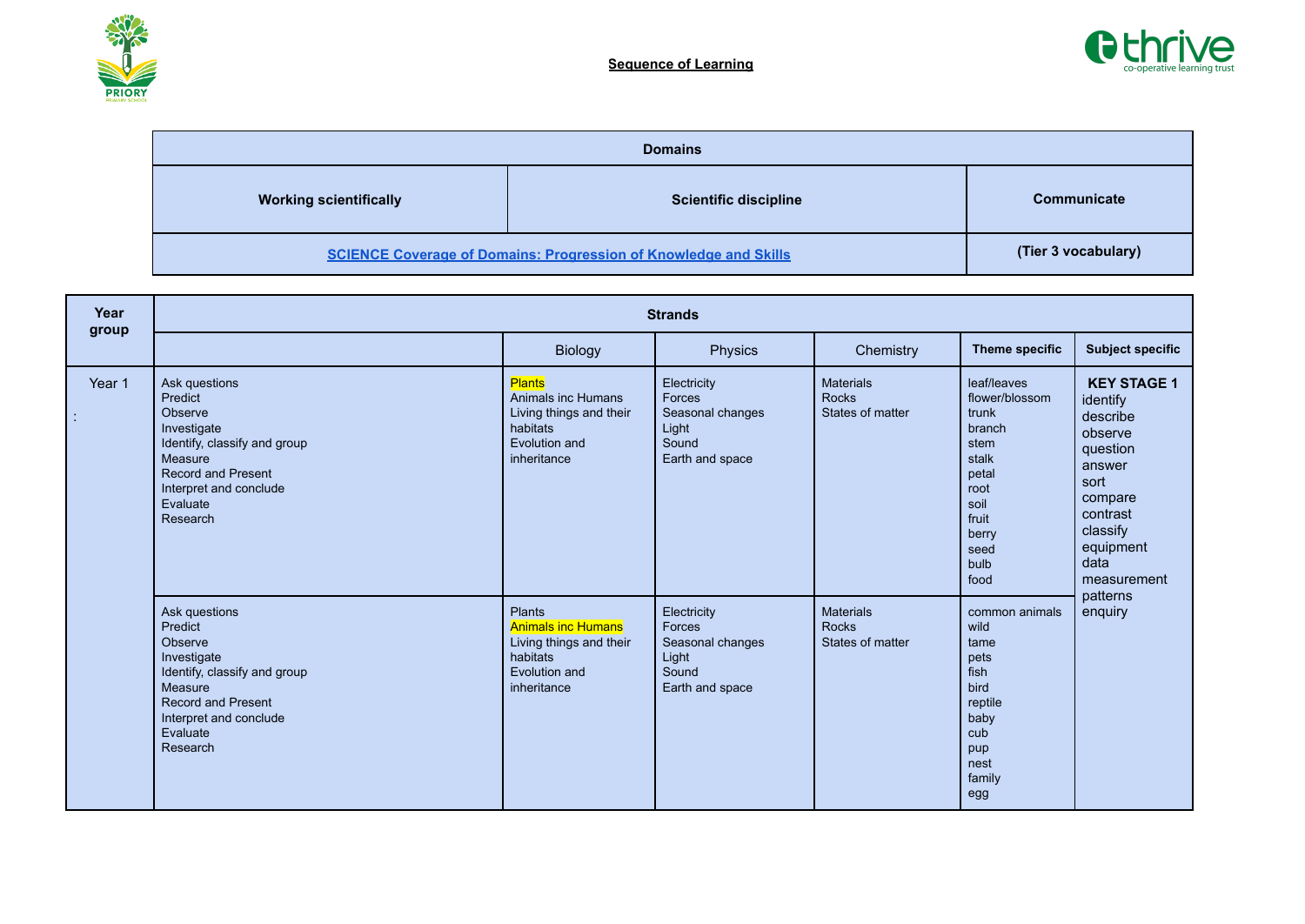



|                                                                                                                                                                              |                                                                                                            |                                                                                |                                               | mouth<br>neck<br>eyes<br>teeth<br>wing<br>claw<br>tail<br>beak<br>fur<br>feather<br>fin<br>scales                                                                                                                                        |  |
|------------------------------------------------------------------------------------------------------------------------------------------------------------------------------|------------------------------------------------------------------------------------------------------------|--------------------------------------------------------------------------------|-----------------------------------------------|------------------------------------------------------------------------------------------------------------------------------------------------------------------------------------------------------------------------------------------|--|
| Ask questions<br>Predict<br>Observe<br>Investigate<br>Identify, classify and group<br>Measure<br><b>Record and Present</b><br>Interpret and conclude<br>Evaluate<br>Research | <b>Plants</b><br>Animals inc Humans<br>Living things and their<br>habitats<br>Evolution and<br>inheritance | Electricity<br>Forces<br>Seasonal changes<br>Light<br>Sound<br>Earth and space | <b>Materials</b><br>Rocks<br>States of matter | object<br>material<br>wood<br>plastic<br>glass<br>metal<br>water<br>rock<br>rough/smooth<br>bright/shiny<br>cloudy<br>dim/dull<br>strong/weak<br>waterproof<br>bendy/stiff<br>soft/hard<br>see-through<br>melt<br>freeze<br>boil<br>burn |  |
| Ask questions<br>Predict<br>Observe<br>Investigate<br>Identify, classify and group<br>Measure<br>Record and Present<br>Interpret and conclude<br>Evaluate                    | <b>Plants</b><br>Animals inc Humans<br>Living things and their<br>habitats<br>Evolution and<br>inheritance | Electricity<br>Forces<br>Seasonal changes<br>Light<br>Sound<br>Earth and space | <b>Materials</b><br>Rocks<br>States of matter | seasons<br>spring<br>summer<br>autumn<br>winter<br>temperature<br>rain<br>snow<br>sleet                                                                                                                                                  |  |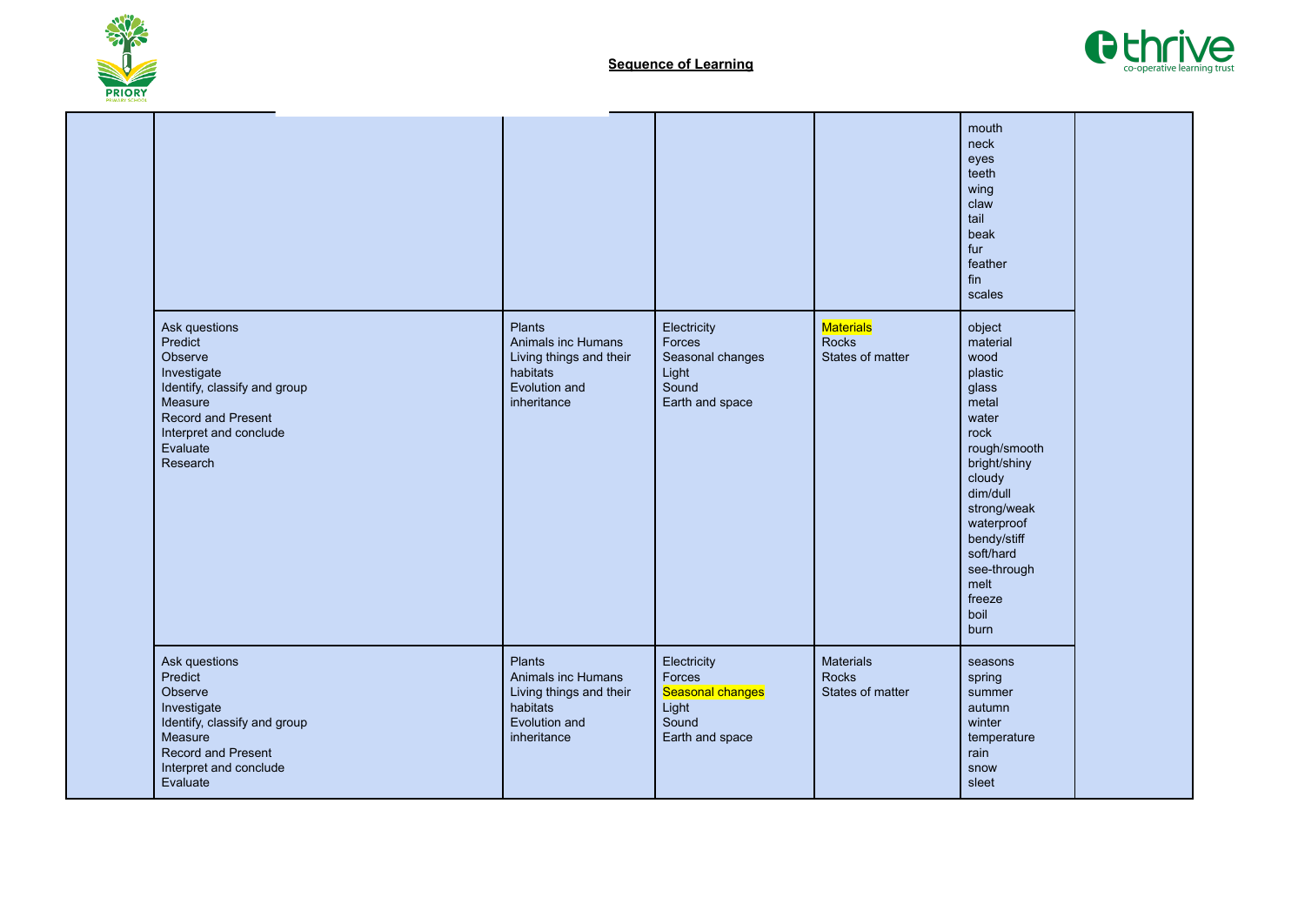



|        | Research                                                                                                                                                                     |                                                                                                            |                                                                                |                                                      | hailstone<br>sunshine<br>breeze<br>wind<br>ice<br>climate<br>difference                                                                                                                       |  |
|--------|------------------------------------------------------------------------------------------------------------------------------------------------------------------------------|------------------------------------------------------------------------------------------------------------|--------------------------------------------------------------------------------|------------------------------------------------------|-----------------------------------------------------------------------------------------------------------------------------------------------------------------------------------------------|--|
| Year 2 | Ask questions<br>Predict<br>Observe<br>Investigate<br>Identify, classify and group<br>Measure<br><b>Record and Present</b><br>Interpret and conclude<br>Evaluate<br>Research | <b>Plants</b><br>Animals inc Humans<br>Living things and their<br>habitats<br>Evolution and<br>inheritance | Electricity<br>Forces<br>Seasonal changes<br>Light<br>Sound<br>Earth and space | <b>Materials</b><br><b>Rocks</b><br>States of matter | growth<br>seedling<br>shoot<br>mature<br>healthy<br>wither<br>healthy (i.e soil)<br>nutrients<br>structure<br>function<br>germinate<br>pollination<br>seed dispersal                          |  |
|        | Ask questions<br>Predict<br>Observe<br>Investigate<br>Identify, classify and group<br>Measure<br><b>Record and Present</b><br>Interpret and conclude<br>Evaluate<br>Research | Plants<br><b>Animals inc Humans</b><br>Living things and their<br>habitats<br>Evolution and<br>inheritance | Electricity<br>Forces<br>Seasonal changes<br>Light<br>Sound<br>Earth and space | Materials<br><b>Rocks</b><br>States of matter        | amphibian<br>mammal<br>adult<br>young<br>toddler<br>child<br>teenager<br>develop<br>insect<br>live young<br>brain<br>heart<br>lungs<br>skeleton<br>bones<br>eyebrows<br>wrist<br>Ear lobe etc |  |
|        | Ask questions                                                                                                                                                                | Plants                                                                                                     | Electricity                                                                    | <b>Materials</b>                                     | man-made                                                                                                                                                                                      |  |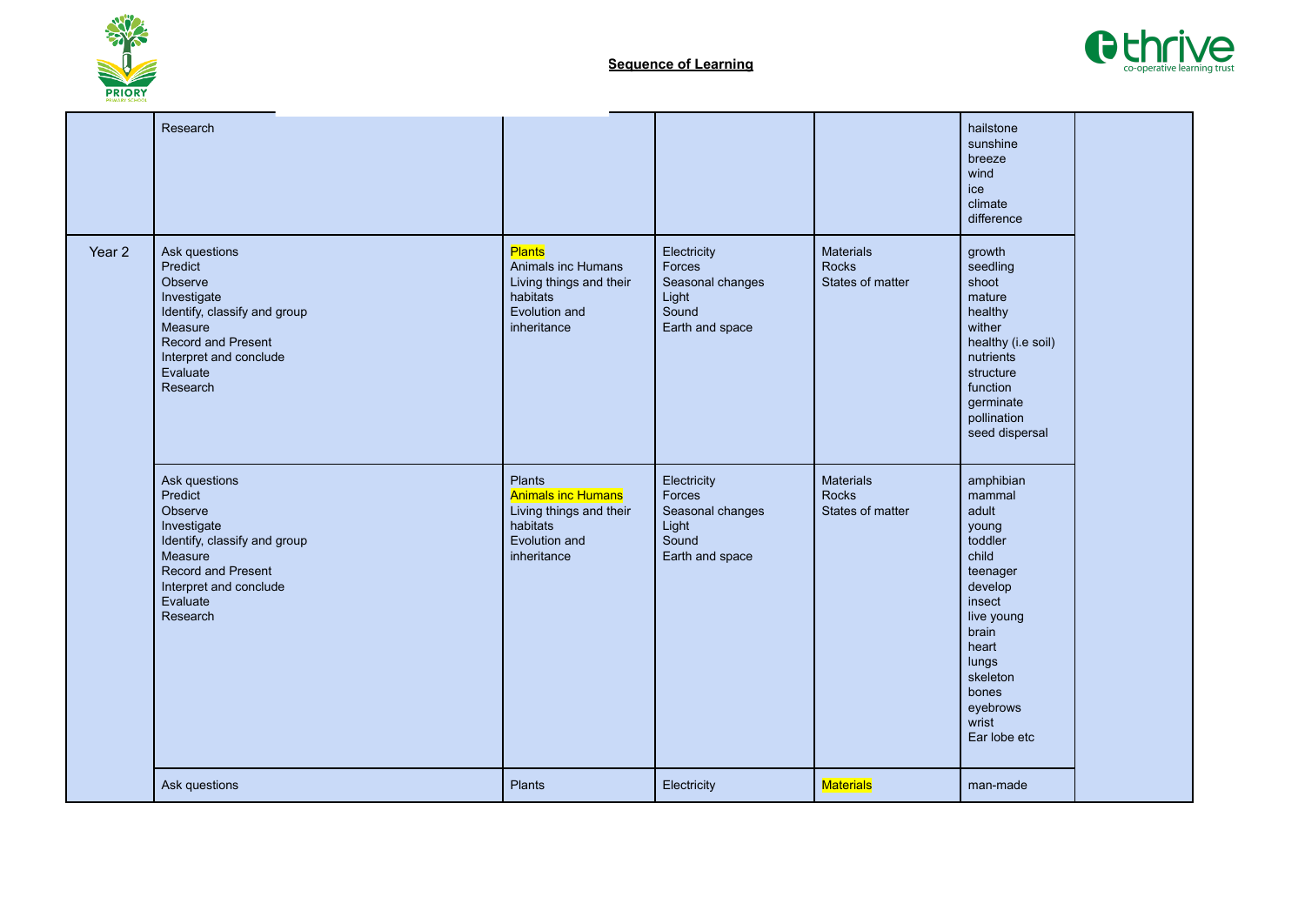



|        | Predict<br>Observe<br>Investigate<br>Identify, classify and group<br>Measure<br><b>Record and Present</b><br>Interpret and conclude<br>Evaluate<br>Research                  | Animals inc Humans<br>Living things and their<br>habitats<br>Evolution and<br>inheritance                         | Forces<br>Seasonal changes<br>Light<br>Sound<br>Earth and space                | <b>Rocks</b><br>States of matter                     | natural<br>suitable<br>useful<br>function<br>purpose<br>property<br>rust<br>transparent<br>reflection<br>rigid<br>flexible<br>solid<br>liquid<br>molten<br>gas<br>boiling point<br>Heat<br>pressure |                                                                                                                                                                                     |
|--------|------------------------------------------------------------------------------------------------------------------------------------------------------------------------------|-------------------------------------------------------------------------------------------------------------------|--------------------------------------------------------------------------------|------------------------------------------------------|-----------------------------------------------------------------------------------------------------------------------------------------------------------------------------------------------------|-------------------------------------------------------------------------------------------------------------------------------------------------------------------------------------|
|        | Ask questions<br>Predict<br>Observe<br>Investigate<br>Identify, classify and group<br>Measure<br><b>Record and Present</b><br>Interpret and conclude<br>Evaluate<br>Research | <b>Plants</b><br>Animals inc Humans<br>Living things and their<br>habitats<br>Evolution and<br>inheritance        | Electricity<br>Forces<br>Seasonal changes<br>Light<br>Sound<br>Earth and space | <b>Materials</b><br>Rocks<br>States of matter        | living<br>dead<br>never been alive<br>habitat<br>woodland<br>forest<br>desert<br>ocean<br>rainforest<br>microhabitat<br>food chain<br>food source                                                   | (micro) habitat<br>microscopic<br>environment<br>surroundings<br>conditions<br>life cycle<br>food chain<br>predator<br>prey<br>variety<br>produce<br>reproduce<br>Suited<br>adapted |
| Year 3 | Ask questions<br>Predict<br>Observe<br>Investigate<br>Identify, classify and group<br>Measure<br><b>Record and Present</b><br>Interpret and conclude<br>Evaluate<br>Research | <b>Plants</b><br><b>Animals inc Humans</b><br>Living things and their<br>habitats<br>Evolution and<br>inheritance | Electricity<br>Forces<br>Seasonal changes<br>Light<br>Sound<br>Earth and space | <b>Materials</b><br><b>Rocks</b><br>States of matter | Absorb<br>Fertiliser<br>Transported<br>Pollination<br>Seed formation<br>Carpel<br>Stigma<br>Style<br>Ovary<br>Stamen                                                                                | <b>KEY STAGE 2</b><br>prediction<br>conclusion<br>evidence<br>explanation<br>diagram<br>systematic<br>comparative<br>test                                                           |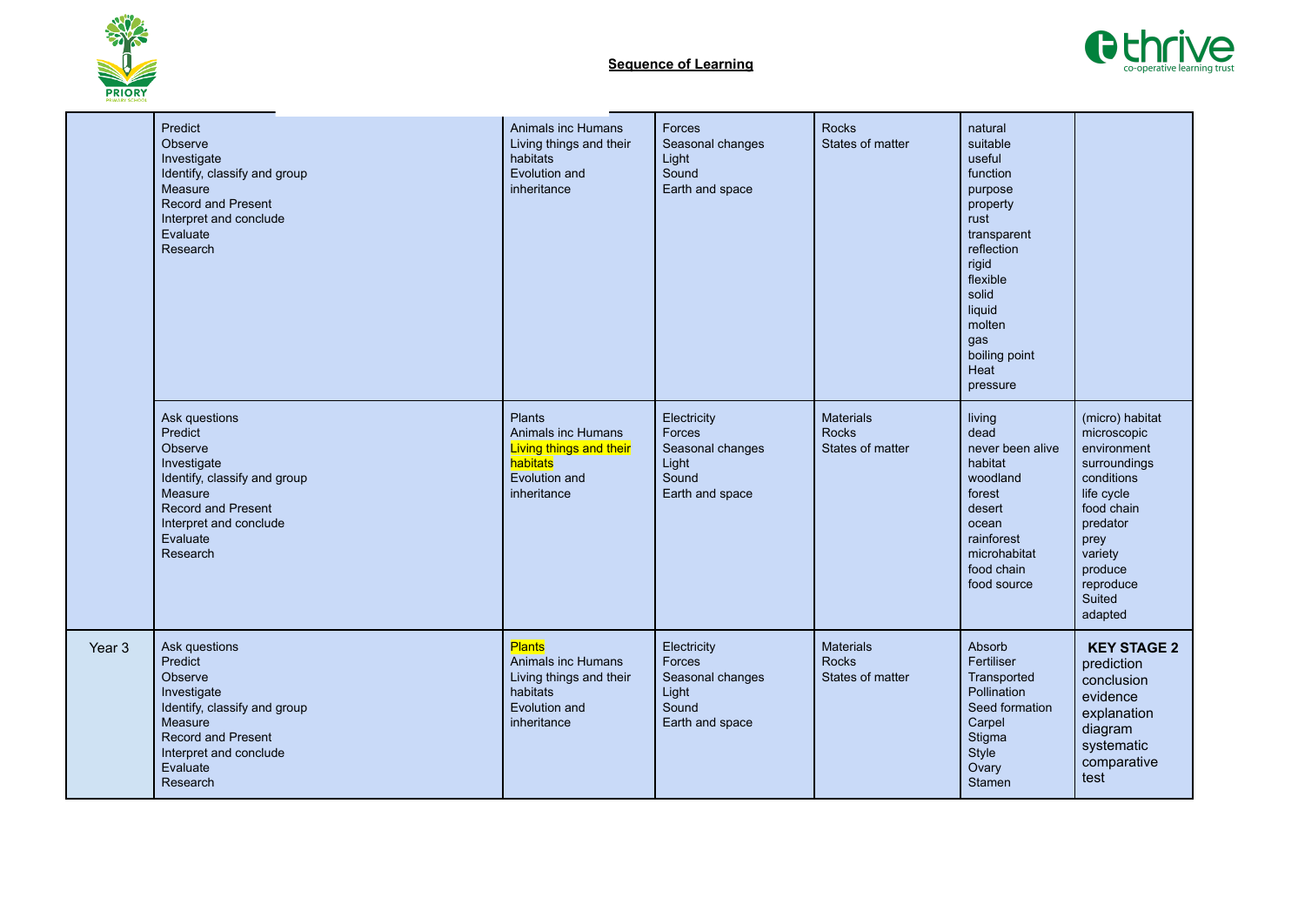



|                                                                                                                                                                              |                                                                                                                   |                                                                                       |                                                      | Anther<br>Pollen<br>sepal                                                                                                                                                                                                                        | fair test<br>construct<br>interpret                                                      |
|------------------------------------------------------------------------------------------------------------------------------------------------------------------------------|-------------------------------------------------------------------------------------------------------------------|---------------------------------------------------------------------------------------|------------------------------------------------------|--------------------------------------------------------------------------------------------------------------------------------------------------------------------------------------------------------------------------------------------------|------------------------------------------------------------------------------------------|
| Ask questions<br>Predict<br>Observe<br>Investigate<br>Identify, classify and group<br>Measure<br><b>Record and Present</b><br>Interpret and conclude<br>Evaluate<br>Research | <b>Plants</b><br><b>Animals inc Humans</b><br>Living things and their<br>habitats<br>Evolution and<br>inheritance | Electricity<br>Forces<br>Seasonal changes<br>Light<br>Sound<br>Earth and space        | <b>Materials</b><br><b>Rocks</b><br>States of matter | skeleton<br>muscles<br>protection<br>Movement<br>Offspring<br>vein/artery<br><b>Joints</b><br>Skull<br><b>Sockets</b><br>Tendon<br>brain<br>nutrition<br>carbohydrate<br>protein<br>vegetable<br>fruit<br>dairy<br>Food group<br><b>Minerals</b> | accurate<br>variables<br>causal<br>relationships<br>improve<br>precision<br>quantitative |
| Ask questions<br>Predict<br>Observe<br>Investigate<br>Identify, classify and group<br>Measure<br><b>Record and Present</b><br>Interpret and conclude<br>Evaluate<br>Research | <b>Plants</b><br>Animals inc Humans<br>Living things and their<br>habitats<br>Evolution and<br>inheritance        | Electricity<br>Forces<br>Seasonal changes<br>Light<br>Sound<br>Earth and space        | <b>Materials</b><br><b>Rocks</b><br>States of matter | Light beam<br>Speed of light<br>reflect<br>shadow<br>Prism<br>Opaque<br>block/absorb                                                                                                                                                             |                                                                                          |
| Ask questions<br>Predict<br>Observe<br>Investigate<br>Identify, classify and group<br>Measure<br><b>Record and Present</b><br>Interpret and conclude                         | <b>Plants</b><br>Animals inc Humans<br>Living things and their<br>habitats<br>Evolution and<br>inheritance        | Electricity<br><b>Forces</b><br>Seasonal changes<br>Light<br>Sound<br>Earth and space | <b>Materials</b><br><b>Rocks</b><br>States of matter | Gravity<br>Friction<br>Streamlined<br>Magnet<br>Attract/repel<br>Air-resistance<br>Newton Meter<br>brass/aluminium/                                                                                                                              |                                                                                          |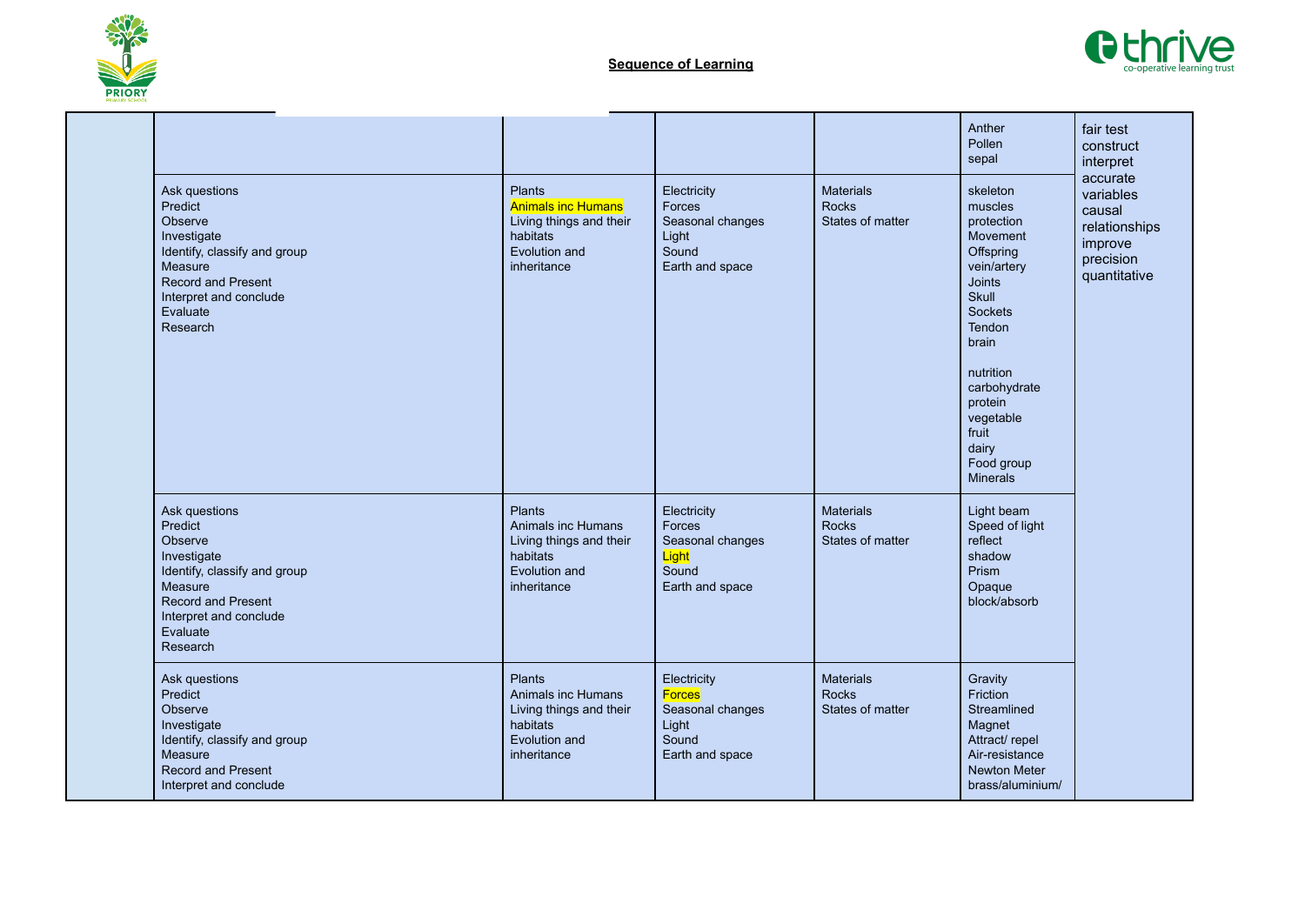



|        | Evaluate<br>Research                                                                                                                                                  |                                                                                                            |                                                                                |                                        | copper<br>North/South pole                                                                                                                                                                                                                                                                                                          |  |
|--------|-----------------------------------------------------------------------------------------------------------------------------------------------------------------------|------------------------------------------------------------------------------------------------------------|--------------------------------------------------------------------------------|----------------------------------------|-------------------------------------------------------------------------------------------------------------------------------------------------------------------------------------------------------------------------------------------------------------------------------------------------------------------------------------|--|
|        | Ask questions<br>Predict<br>Observe<br>Investigate<br>Identify, classify and group<br>Measure<br>Record and Present<br>Interpret and conclude<br>Evaluate<br>Research | <b>Plants</b><br>Animals inc Humans<br>Living things and their<br>habitats<br>Evolution and<br>inheritance | Electricity<br>Forces<br>Seasonal changes<br>Light<br>Sound<br>Earth and space | Materials<br>Rocks<br>States of matter | sedimentary<br>igneous<br>metamorphic<br>fossils<br>organic<br>grains<br>crystals<br><b>Boulder</b><br>Granule<br>Quartz<br>Characteristic<br>Impermeable<br>lava/magma                                                                                                                                                             |  |
| Year 4 | Ask questions<br>Predict<br>Observe<br>Investigate<br>Identify, classify and group<br>Measure<br>Record and Present<br>Interpret and conclude<br>Evaluate<br>Research | Plants<br><b>Animals inc Humans</b><br>Living things and their<br>habitats<br>Evolution and<br>inheritance | Electricity<br>Forces<br>Seasonal changes<br>Light<br>Sound<br>Earth and space | Materials<br>Rocks<br>States of matter | digestive system<br>digestion<br>saliva<br>oesophagus<br>stomach<br>small/large<br>intestine<br>rectum<br>anus<br>faeces<br>excrete<br>chemical<br>breakdown<br>gastric juices<br>reabsorb<br>reabsorption<br>endoskeleton<br>exoskeleton<br>dentin<br>plaque<br>pulp-cavity<br>fluoride<br>tooth decay<br>gums<br>nerves<br>enamel |  |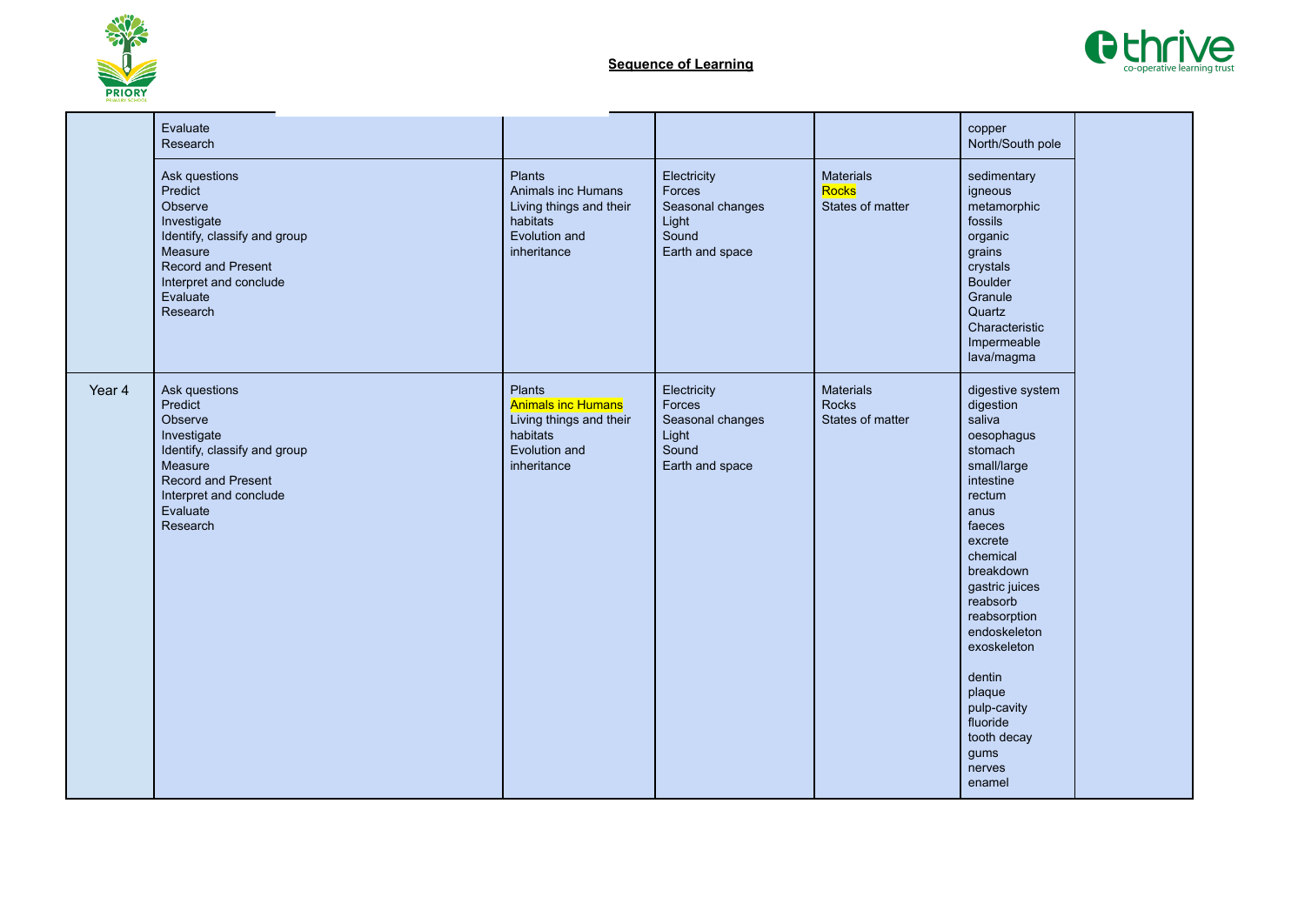



|                                                                                                                                                                              |                                                                                                     |                                                                                |                                                      | canines<br>incisors<br>premolars<br>molars<br>cavities<br>decay                                                                                                                                                                                                |  |
|------------------------------------------------------------------------------------------------------------------------------------------------------------------------------|-----------------------------------------------------------------------------------------------------|--------------------------------------------------------------------------------|------------------------------------------------------|----------------------------------------------------------------------------------------------------------------------------------------------------------------------------------------------------------------------------------------------------------------|--|
| Ask questions<br>Predict<br>Observe<br>Investigate<br>Identify, classify and group<br>Measure<br><b>Record and Present</b><br>Interpret and conclude<br>Evaluate<br>Research | Plants<br>Animals inc Humans<br>Living things and their<br>habitats<br>Evolution and<br>inheritance | Electricity<br>Forces<br>Seasonal changes<br>Light<br>Sound<br>Earth and space | <b>Materials</b><br><b>Rocks</b><br>States of matter | classification<br>key<br>(in)vertebrates<br>mould<br>fungus<br>organism<br>population<br>deforestation<br>pollution<br>positive/negative<br>human impact<br>variation<br>biome<br>vegetation<br>region<br>dominant<br>environmental<br>anemometer<br>barometer |  |
| Ask questions<br>Predict<br>Observe<br>Investigate<br>Identify, classify and group<br>Measure<br><b>Record and Present</b><br>Interpret and conclude<br>Evaluate<br>Research | Plants<br>Animals inc Humans<br>Living things and their<br>habitats<br>Evolution and<br>inheritance | Electricity<br>Forces<br>Seasonal changes<br>Light<br>Sound<br>Earth and space | <b>Materials</b><br><b>Rocks</b><br>States of matter | electrical device<br>appliances<br>circuit<br>components<br>conductor<br>resister<br>symbol<br>cell<br>battery<br>wire<br>bulb<br>switch<br>buzzer<br>motor<br>connection<br>complete/open                                                                     |  |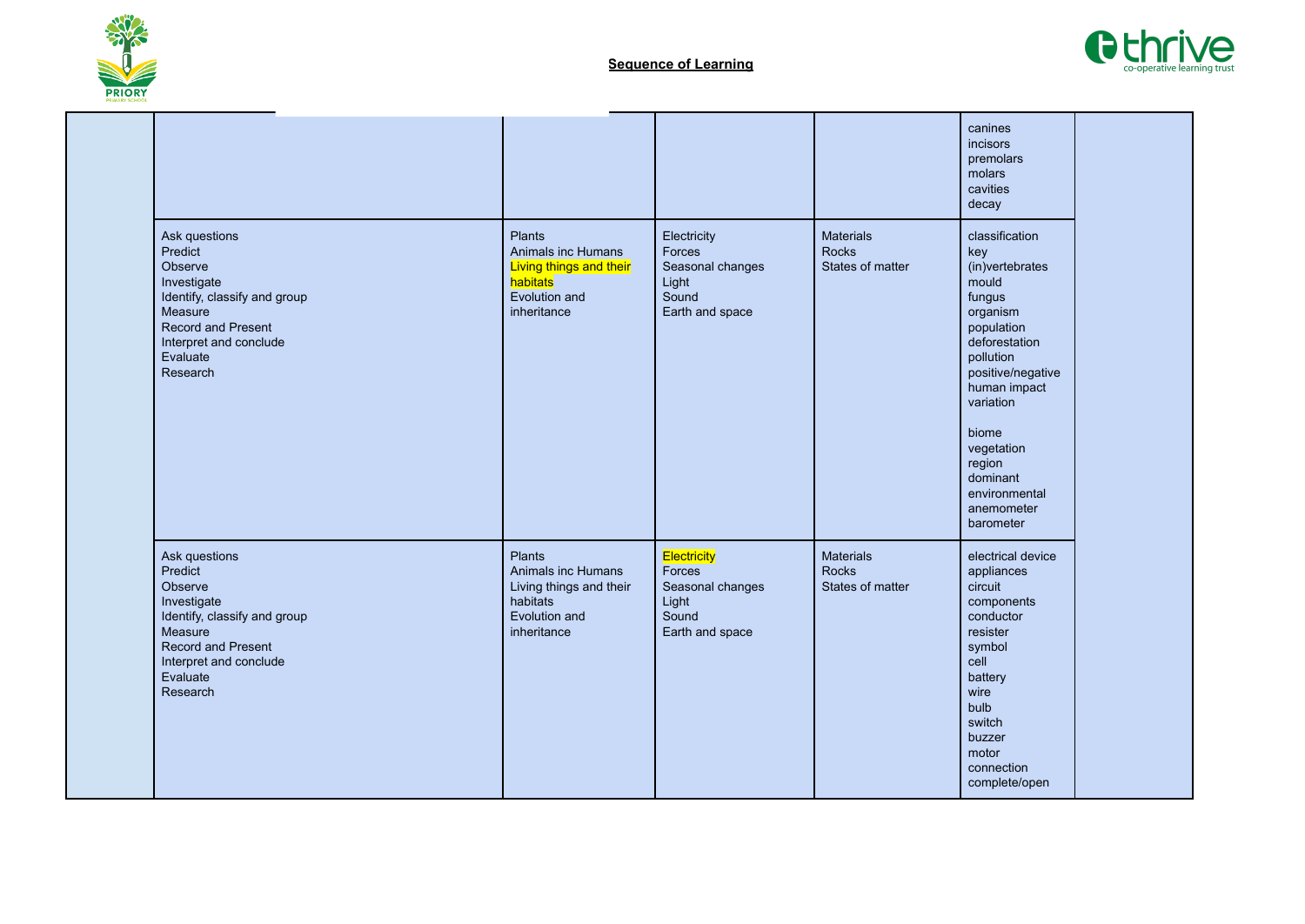



|                                                                                                                                                                              |                                                                                                            |                                                                                |                                                      | /closed circuit<br>positive/negative<br>crocodile clip<br>alligator clip                                                                                                                                                                                         |  |
|------------------------------------------------------------------------------------------------------------------------------------------------------------------------------|------------------------------------------------------------------------------------------------------------|--------------------------------------------------------------------------------|------------------------------------------------------|------------------------------------------------------------------------------------------------------------------------------------------------------------------------------------------------------------------------------------------------------------------|--|
| Ask questions<br>Predict<br>Observe<br>Investigate<br>Identify, classify and group<br>Measure<br><b>Record and Present</b><br>Interpret and conclude<br>Evaluate<br>Research | Plants<br>Animals inc Humans<br>Living things and their<br>habitats<br>Evolution and<br>inheritance        | Electricity<br>Forces<br>Seasonal changes<br>Light<br>Sound<br>Earth and space | <b>Materials</b><br>Rocks<br><b>States of matter</b> | manufactured<br>oxygen<br>change of state<br>solidify<br>gaseous<br>water vapour<br>water cycle<br>precipitation<br>evaporation<br>condensation<br>degree<br>Celsius<br>waste<br>sewage                                                                          |  |
| Ask questions<br>Predict<br>Observe<br>Investigate<br>Identify, classify and group<br>Measure<br>Record and Present<br>Interpret and conclude<br>Evaluate<br>Research        | <b>Plants</b><br>Animals inc Humans<br>Living things and their<br>habitats<br>Evolution and<br>inheritance | Electricity<br>Forces<br>Seasonal changes<br>Light<br>Sound<br>Earth and space | Materials<br><b>Rocks</b><br>States of matter        | sound source<br>wave<br>noise<br>vibrate/vibration<br>pollution<br>pitch<br>volume<br>dynamic<br>echo<br>tuning fork<br>tone<br>muffle<br>mute<br>soundproof<br>drum<br>guitar<br>instrument<br>families<br>percussion<br>timpani<br>string<br>brass<br>woodwind |  |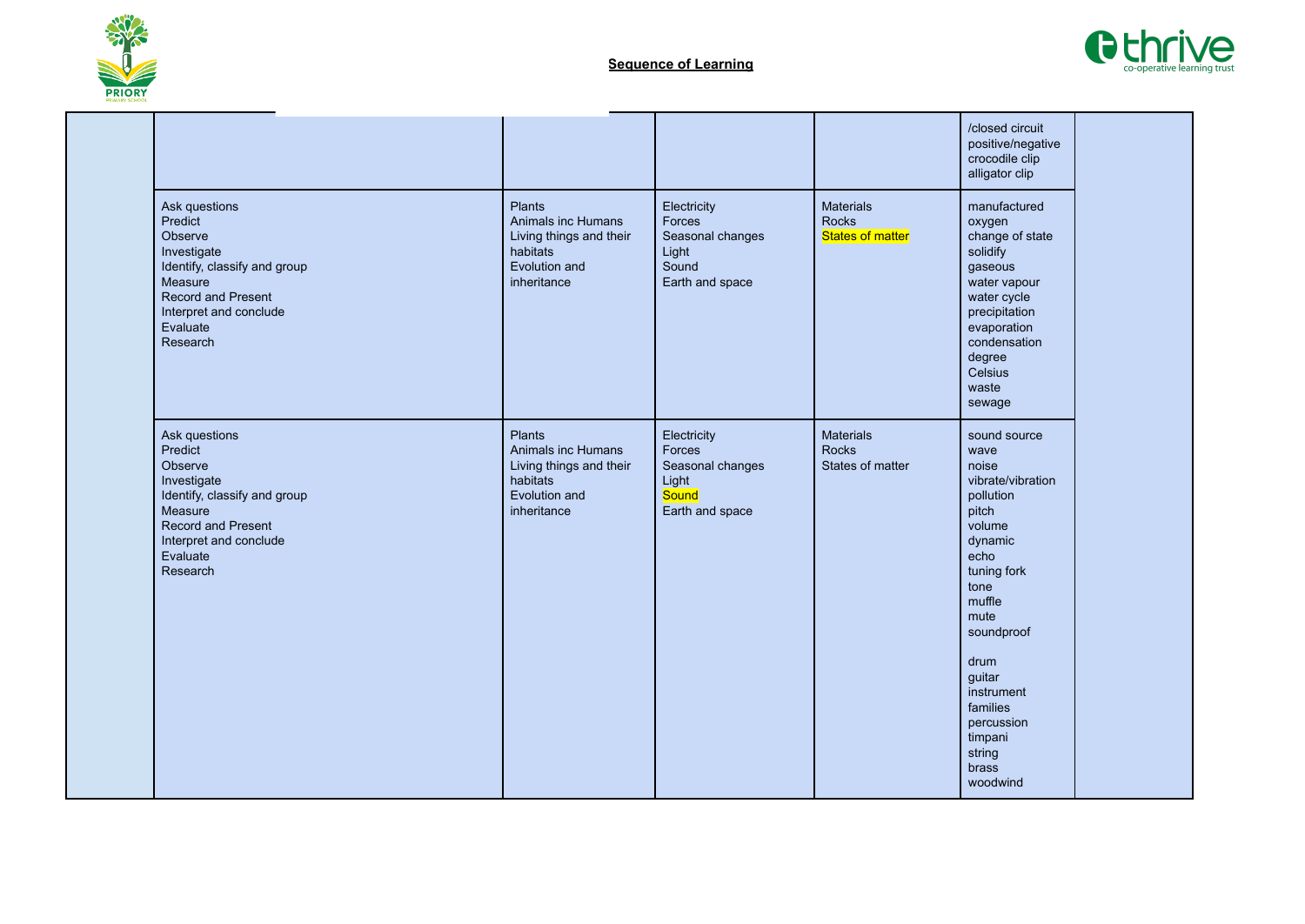



|        |                                                                                                                                                                              |                                                                                                            |                                                                                |                                                      | soprano<br>alto<br>tenor<br>bass                                                                                                                                                                                                       |  |
|--------|------------------------------------------------------------------------------------------------------------------------------------------------------------------------------|------------------------------------------------------------------------------------------------------------|--------------------------------------------------------------------------------|------------------------------------------------------|----------------------------------------------------------------------------------------------------------------------------------------------------------------------------------------------------------------------------------------|--|
| Year 5 | Ask questions<br>Predict<br>Observe<br>Investigate<br>Identify, classify and group<br>Measure<br><b>Record and Present</b><br>Interpret and conclude<br>Evaluate<br>Research | Plants<br><b>Animals inc Humans</b><br>Living things and their<br>habitats<br>Evolution and<br>inheritance | Electricity<br>Forces<br>Seasonal changes<br>Light<br>Sound<br>Earth and space | <b>Materials</b><br><b>Rocks</b><br>States of matter | fertilisation<br>birth<br>uterus<br>embryo<br>ovary<br>placenta<br>chromosomes<br>ovum<br>zygote<br>fallopian tubes<br>gestation<br>infancy<br>arachnid<br>mollusc<br>crustacean<br>sponge                                             |  |
|        | Ask questions<br>Predict<br>Observe<br>Investigate<br>Identify, classify and group<br>Measure<br><b>Record and Present</b><br>Interpret and conclude<br>Evaluate<br>Research | Plants<br>Animals inc Humans<br>Living things and their<br>habitats<br>Evolution and<br>inheritance        | Electricity<br>Forces<br>Seasonal changes<br>Light<br>Sound<br>Earth and space | <b>Materials</b><br><b>Rocks</b><br>States of matter | soluble<br>solution<br>solute<br>solvent<br>suspension<br>filter<br>mixture<br>residue<br>filtrate<br>separation<br>buoyancy<br>(ir) reversible<br>changes<br>condutor<br>thermal<br>insulator<br>insulation<br>combustion<br>reaction |  |
|        | Ask questions<br>Predict                                                                                                                                                     | Plants<br>Animals inc Humans                                                                               | Electricity<br>Forces                                                          | Materials<br><b>Rocks</b>                            | sexual and<br>asexual                                                                                                                                                                                                                  |  |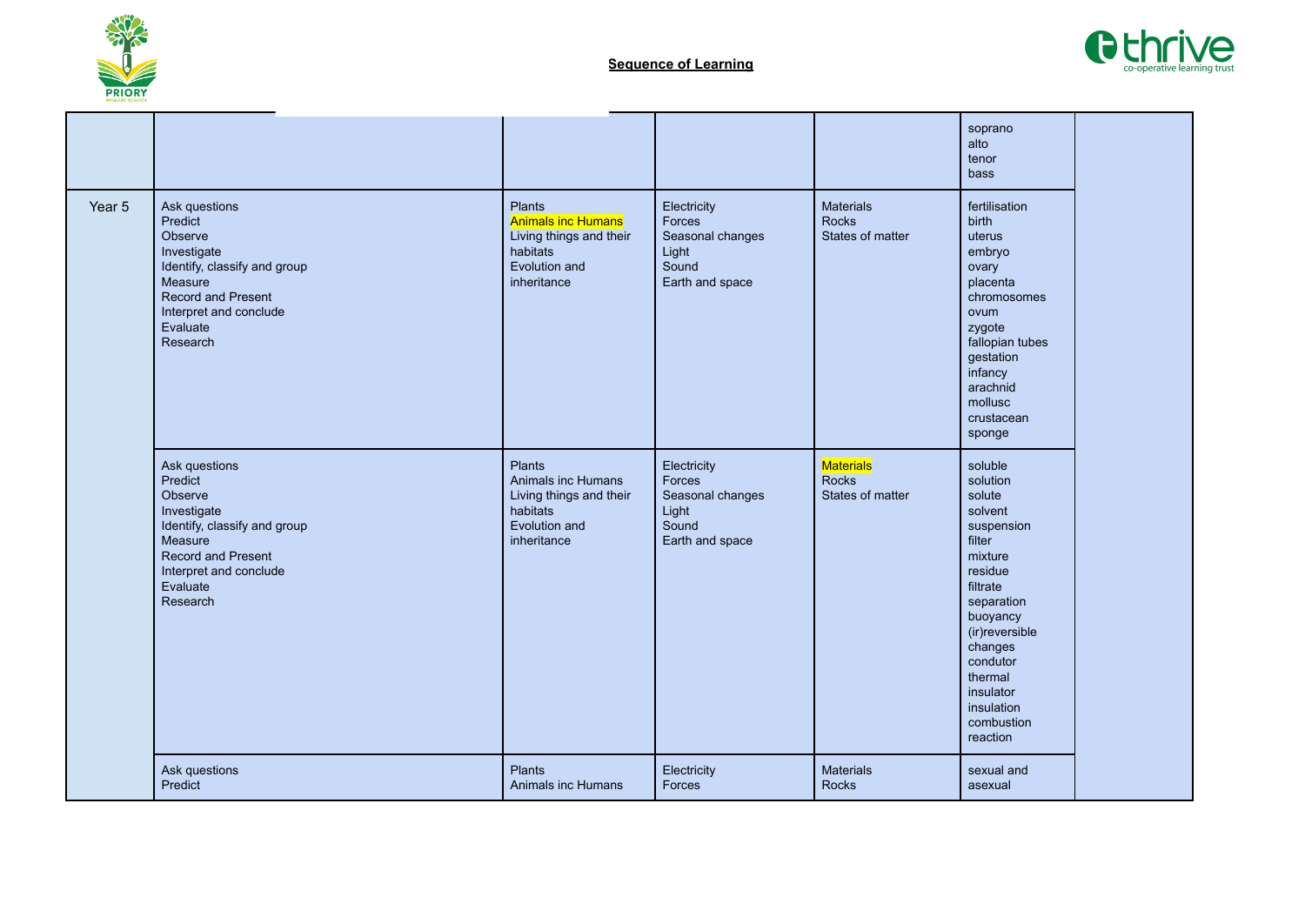



| Observe<br>Investigate<br>Identify, classify and group<br>Measure<br><b>Record and Present</b><br>Interpret and conclude<br>Evaluate<br>Research                             | <b>Living things and their</b><br>habitats<br>Evolution and<br>inheritance                          | Seasonal changes<br>Light<br>Sound<br>Earth and space                                 | States of matter                                     | reproduction<br>interdependence<br>topography<br>erosion<br>seed formation<br>plantlets<br>clone<br>runners<br>transpiration                                                                                                                    |  |
|------------------------------------------------------------------------------------------------------------------------------------------------------------------------------|-----------------------------------------------------------------------------------------------------|---------------------------------------------------------------------------------------|------------------------------------------------------|-------------------------------------------------------------------------------------------------------------------------------------------------------------------------------------------------------------------------------------------------|--|
| Ask questions<br>Predict<br>Observe<br>Investigate<br>Identify, classify and group<br>Measure<br>Record and Present<br>Interpret and conclude<br>Evaluate<br>Research        | Plants<br>Animals inc Humans<br>Living things and their<br>habitats<br>Evolution and<br>inheritance | Electricity<br><b>Forces</b><br>Seasonal changes<br>Light<br>Sound<br>Earth and space | <b>Materials</b><br><b>Rocks</b><br>States of matter | mechanisms<br>air & water<br>resistance<br>levers<br>pulleys<br>gears<br>cams<br>drag forces<br>transference                                                                                                                                    |  |
| Ask questions<br>Predict<br>Observe<br>Investigate<br>Identify, classify and group<br>Measure<br><b>Record and Present</b><br>Interpret and conclude<br>Evaluate<br>Research | Plants<br>Animals inc Humans<br>Living things and their<br>habitats<br>Evolution and<br>inheritance | Electricity<br>Forces<br>Seasonal changes<br>Light<br>Sound<br><b>Earth and space</b> | <b>Materials</b><br><b>Rocks</b><br>States of matter | axis/axes<br>Mercury<br>Venus<br>Earth<br>Mars<br>Jupiter<br>Saturn<br><b>Uranus</b><br>Neptune<br>Pluto<br>celestial body<br>spin<br>sphere/spherical<br>rotation<br>elliptical orbit<br>revolve<br>asteroid<br>meteor(ite)<br>comet<br>galaxy |  |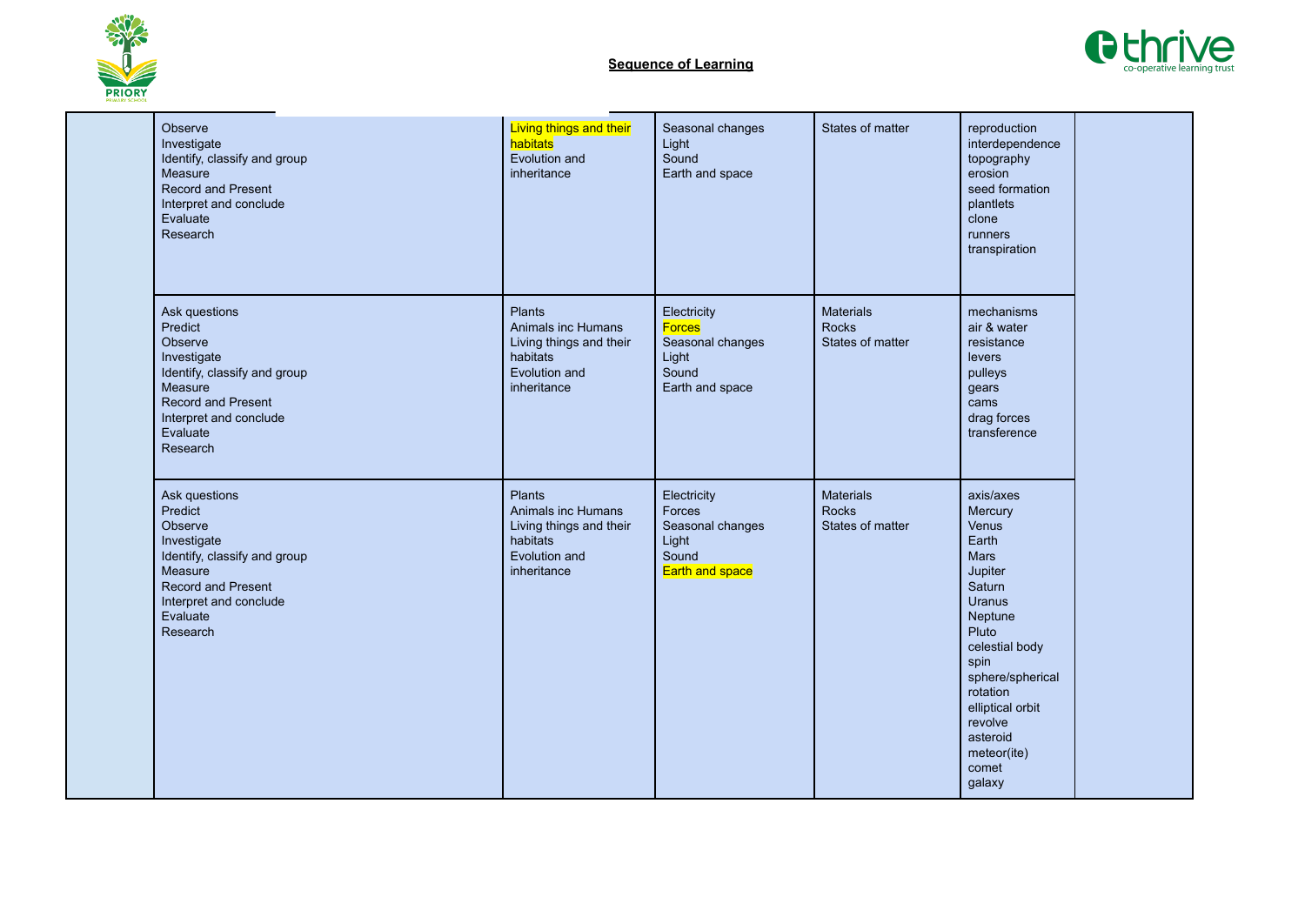



|                   |                                                                                                                                                                              |                                                                                                            |                                                                                |                                                      | light year<br>latitude<br>longitude<br>equator<br>hemisphere<br>prime<br>/Green which<br>Meridian<br>time zone                                  |  |
|-------------------|------------------------------------------------------------------------------------------------------------------------------------------------------------------------------|------------------------------------------------------------------------------------------------------------|--------------------------------------------------------------------------------|------------------------------------------------------|-------------------------------------------------------------------------------------------------------------------------------------------------|--|
| Year <sub>6</sub> | Ask questions<br>Predict<br>Observe<br>Investigate<br>Identify, classify and group<br>Measure<br><b>Record and Present</b><br>Interpret and conclude<br>Evaluate<br>Research | Plants<br>Animals inc Humans<br>Living things and their<br>habitats<br>Evolution and<br>inheritance        | Electricity<br>Forces<br>Seasonal changes<br>Light<br>Sound<br>Earth and space | <b>Materials</b><br><b>Rocks</b><br>States of matter | microorganisms<br>invertebrates<br>vertebrates<br>classification<br><b>REVISIT</b><br><b>PREVIOUS</b><br><b>YEAR GROUP</b><br><b>VOCABULARY</b> |  |
|                   | Ask questions<br>Predict<br>Observe<br>Investigate<br>Identify, classify and group<br>Measure<br><b>Record and Present</b><br>Interpret and conclude<br>Evaluate<br>Research | <b>Plants</b><br>Animals inc Humans<br>Living things and their<br>habitats<br>Evolution and<br>inheritance | Electricity<br>Forces<br>Seasonal changes<br>Light<br>Sound<br>Earth and space | <b>Materials</b><br><b>Rocks</b><br>States of matter | Refraction<br>Transmission<br>Optics<br><b>REVISIT</b><br><b>PREVIOUS</b><br><b>YEAR GROUP</b><br><b>VOCABULARY</b>                             |  |
|                   | Ask questions<br>Predict<br>Observe<br>Investigate<br>Identify, classify and group<br>Measure<br><b>Record and Present</b><br>Interpret and conclude<br>Evaluate<br>Research | Plants<br>Animals inc Humans<br>Living things and their<br>habitats<br>Evolution and<br>inheritance        | Electricity<br>Forces<br>Seasonal changes<br>Light<br>Sound<br>Earth and space | <b>Materials</b><br><b>Rocks</b><br>States of matter | <b>REVISIT</b><br><b>PREVIOUS</b><br><b>YEAR GROUP</b><br><b>VOCABULARY</b>                                                                     |  |